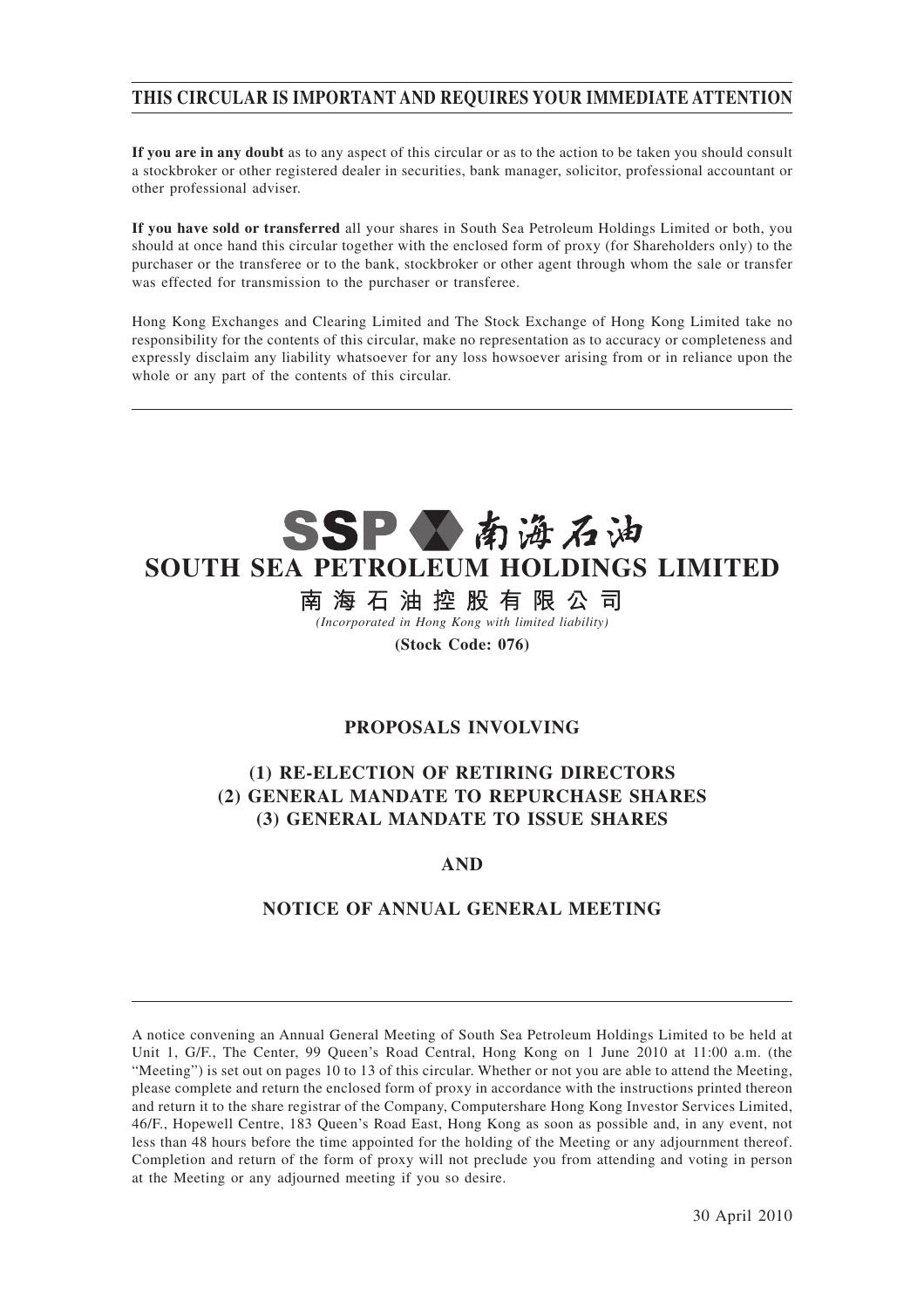# **DEFINITIONS**

*In this document, unless the context otherwise requires, the following expressions shall have the following meanings:*

| "Articles of Association" | the articles of association of South Sea Petroleum<br>Holdings Limited                                                                                                                  |  |
|---------------------------|-----------------------------------------------------------------------------------------------------------------------------------------------------------------------------------------|--|
| "Board"/"Directors"       | the board of directors of the Company                                                                                                                                                   |  |
| "Companies Ordinance"     | the Companies Ordinance (Chapter 32) of the Laws of<br>Hong Kong                                                                                                                        |  |
| "Company"                 | South Sea Petroleum Holdings Limited, a company<br>incorporated in Hong Kong with limited liability and the<br>shares of which are listed on the Stock Exchange                         |  |
| "Latest Practicable Date" | 22 April 2010, being the latest practicable date prior to<br>the printing of this document                                                                                              |  |
| "Listing Rules"           | the Rules Governing the Listing of Securities on Stock<br>Exchange                                                                                                                      |  |
| "Meeting"                 | the Annual General Meeting of the Company to be held at<br>Unit 1, G/F., The Center, 99 Queen's Road Central, Hong<br>Kong on 1 June 2010 at 11:00 a.m., and any adjournment<br>thereof |  |
| "Proposals"               | the re-election of retiring directors, the granting of<br>general mandate to repurchase and to issue shares, and<br>the extension of the general mandate                                |  |
| "Share $(s)$ "            | ordinary share(s) of US\$0.01 each in the capital of the<br>Company as of the Latest Practicable Date                                                                                   |  |
| "Shareholder(s)"          | the shareholder(s) of the Company                                                                                                                                                       |  |
| "Stock Exchange"          | The Stock Exchange of Hong Kong Limited                                                                                                                                                 |  |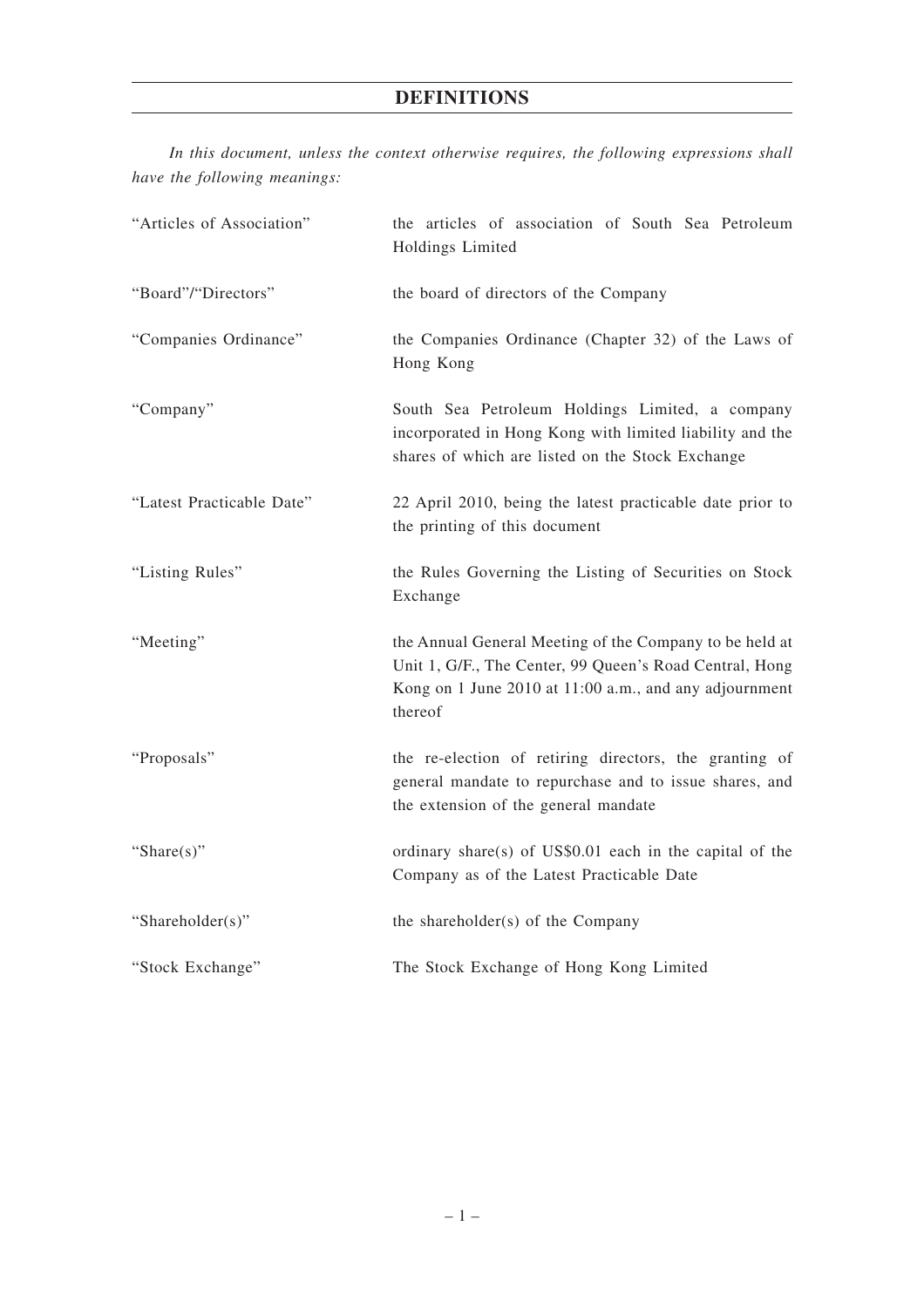#### **LETTER FROM THE BOARD**

# SSP公南海石油 **SOUTH SEA PETROLEUM HOLDINGS LIMITED**

南海石油控股有限公司

*(Incorporated in Hong Kong with limited liability)*

**(Stock Code: 076)**

*Executive Directors:* Mr. Zhou Ling *(Chairman)* Ms. Lee Sin Pyung *(Managing Director)* Ms. Zhang Xue

*Independent Non-Executive Directors:* Mr. Lu Ren Jie Mr. Chai Woon Chew Mr. Ho Choi Chiu

*Registered Office:* Unit 6605, 66/F The Center 99 Queen's Road Central Hong Kong

30 April 2010

*To the Shareholders*

Dear Sir or Madam,

#### **INTRODUCTION**

The purpose of this circular is to provide you with details, and seek your approval at the Meeting, regarding, inter alia, the Proposals to (i) re-elect of retiring directors; (ii) grant general mandate enabling the Company to repurchase its own Shares (the "Repurchase Mandate"); (iii) grant general mandate enabling the Directors to issue and allot Shares (the "General Mandate"); and (iv) extend the General Mandate.

### **RE-ELECTION OF RETIRING DIRECTORS**

Ms. Zhang Xue ("Ms. Zhang") was appointed as Director of the Company on 1 September 2009, Ms. Zhang shall hold office until the Meeting and retire. Ms. Zhang will offer herself to be re-elected as Director by the Shareholders at the Meeting.

At the Meeting, Ms. Lee Sin Pyung ("Ms. Lee") and Mr. Chai Woon Chew ("Mr. Chai") will retire as Directors by rotation and they, being eligible, offer themselves for re-election as Directors in accordance with 81A of the Articles of Association.

Particulars of Ms. Lee, Ms. Zhang and Mr. Chai are set out in Appendix I of this document.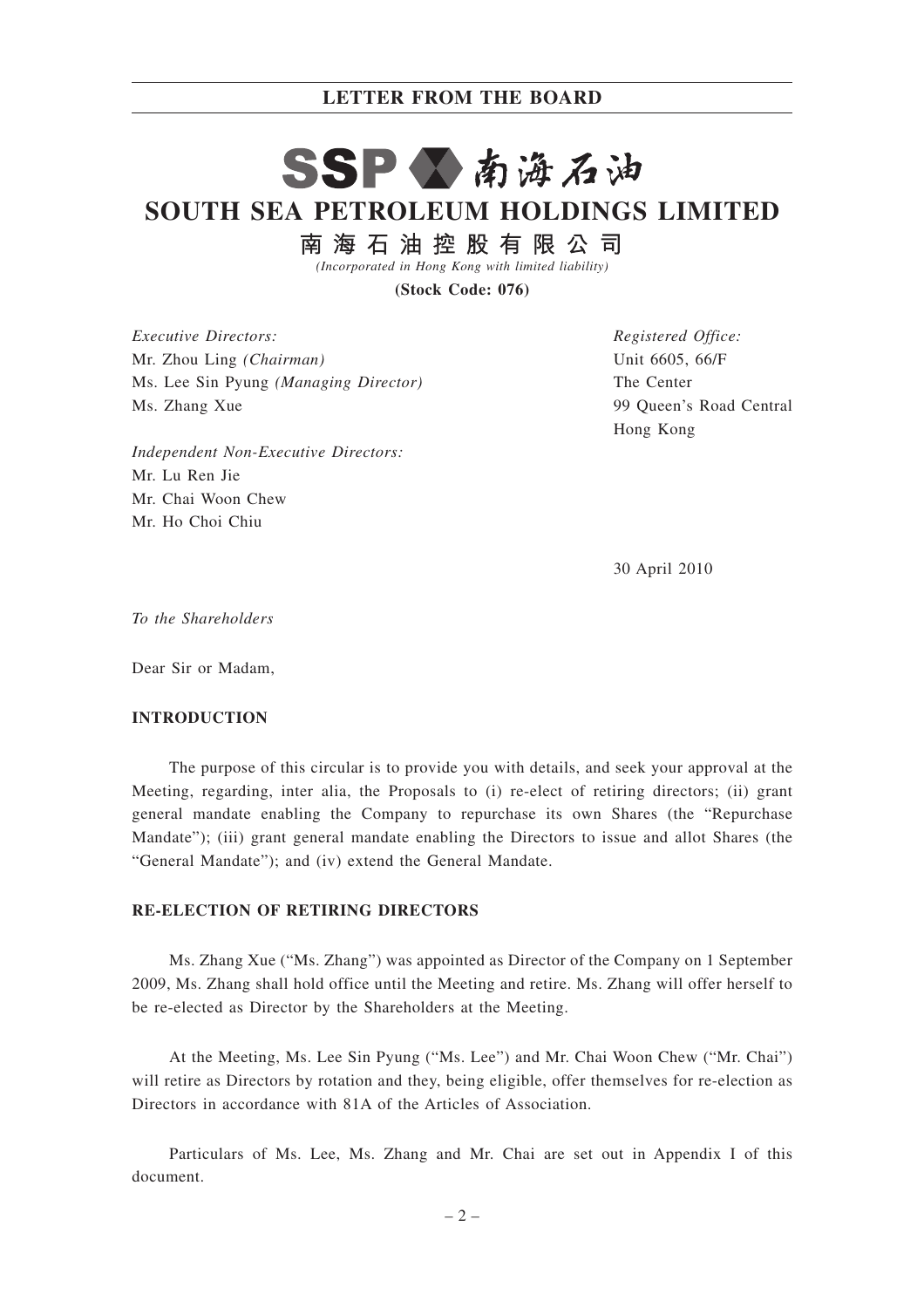## **LETTER FROM THE BOARD**

#### **GENERAL MANDATE TO REPURCHASE SHARES**

At the last annual general meeting held on 3 June 2009, a general mandate was granted to the Directors to exercise power to repurchase Shares of the Company. Such mandate will lapse at the conclusion of the forthcoming Meeting. An ordinary resolution will be proposed at the Meeting to give a fresh mandate to the Directors to exercise the powers of the Company to repurchase Shares up to a maximum of 10 percent of the aggregate nominal amount of the share capital of the Company in issue as at the date of passing the relevant resolution.

The Repurchase Mandate would then continue in force until the conclusion of the next annual general meeting unless it is renewed at such meeting or until revoked or varied by an ordinary resolution of the Shareholders of the Company in general meeting prior to the next annual general meeting.

The main features of the Listing Rules regarding share repurchases on the Stock Exchange and further details in relation to the purchases by the Company of its own Shares are contained in the Explanatory Statement set out in the Appendix II hereto.

#### **GENERAL MANDATE TO ISSUE SHARES**

At the last annual general meeting held on 3 June 2009, a general mandate was given to the Directors to exercise power to issue and otherwise deal with the Shares of the Company. Such mandate will lapse at the conclusion of the forthcoming Meeting. An ordinary resolution will be proposed at the Meeting to give a fresh mandate to the Directors to (i) issue and otherwise deal with Shares of the Company up to a maximum of 20 percent of the issued share capital of the Company as at the date of passing the relevant resolution and (ii) approve the addition to the General Mandate of any Shares repurchased by the Company under the authority of the Repurchase Mandate. The Directors have no present intention to issue any new Shares under such General Mandate.

The General Mandate would then continue in force until the conclusion of the next annual general meeting unless it is renewed at such meeting or until revoked or varied by ordinary resolution of the Shareholders of the Company in general meeting prior to the next annual general meeting.

#### **VOTE TAKEN BY POLL**

Pursuant to the Listing Rules 13.39(4), vote of Shareholders will be taken by poll at the Meeting.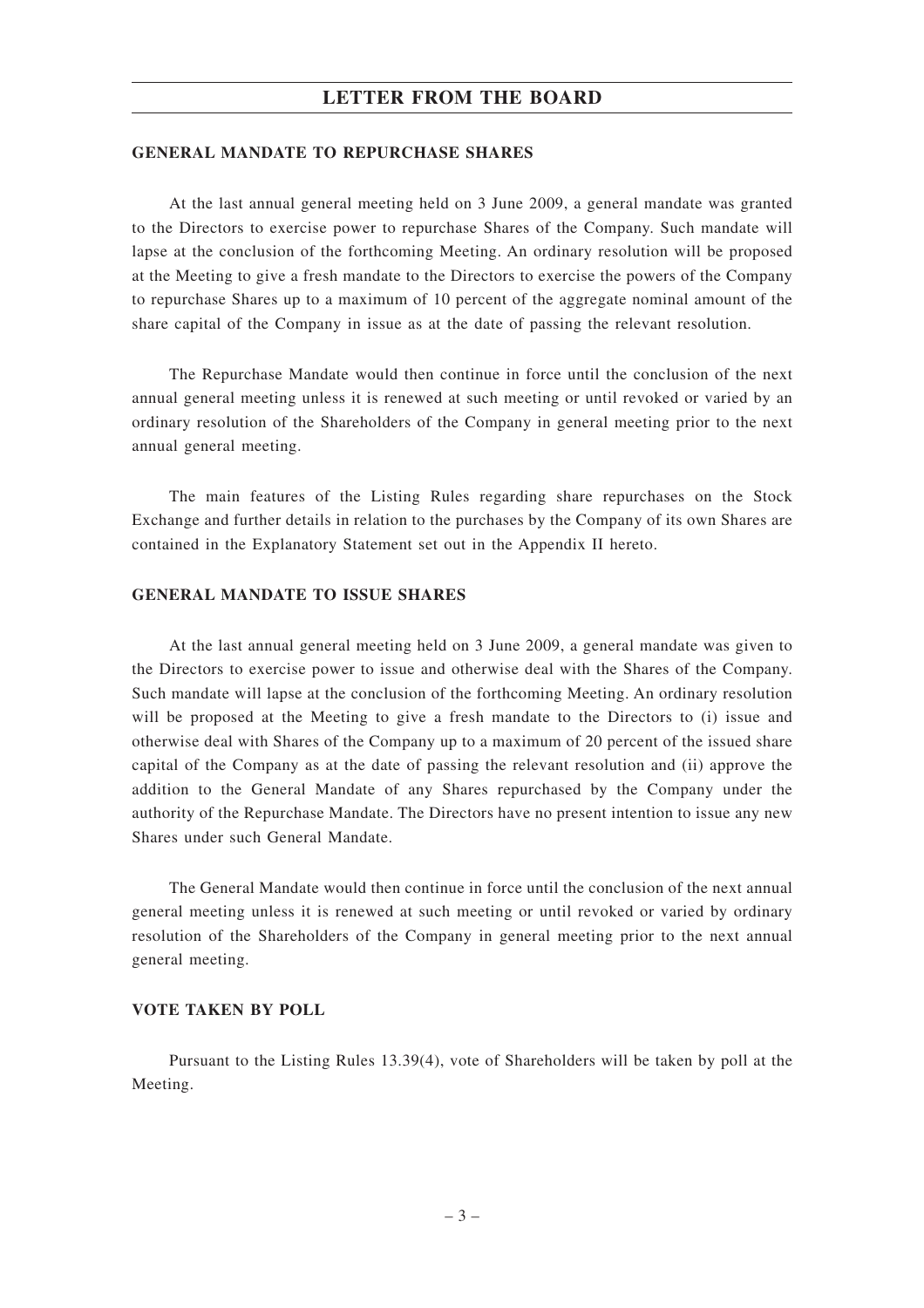## **LETTER FROM THE BOARD**

#### **ANNUAL GENERAL MEETING**

Notice of the Meeting is set out on pages 10 to 13 of this circular, and a form of proxy for use at the Meeting is enclosed with this circular. Whether or not you intend to be present at the Meeting, you are requested to complete the form of proxy and return it to the Company's share registrar, Computershare Hong Kong Investor Services Limited at 46/F., Hopewell Centre, 183 Queen's Road East, Hong Kong in accordance with the instructions printed thereon not less than 48 hours before the time fixed for holding the Meeting. The completion and delivery of the form of proxy will not preclude Shareholders from attending and voting at the Meeting in person if they so wish.

#### **ANNUAL REPORT**

A copy of the Annual Report of the Company in respect of the year ended 31 December 2009 incorporating copies of the Audited Financial Statements and the Reports of the Directors and Auditors will be dispatched to all the Shareholders together with this circular.

#### **RECOMMENDATION**

The Directors are of the opinion that the Proposals are in the best interests of the Company and its Shareholders and accordingly recommend that the Shareholders vote in favour of the resolutions to be proposed at the Meeting.

> By order of the Board **South Sea Petroleum Holdings Limited Zhou Ling** *Chairman*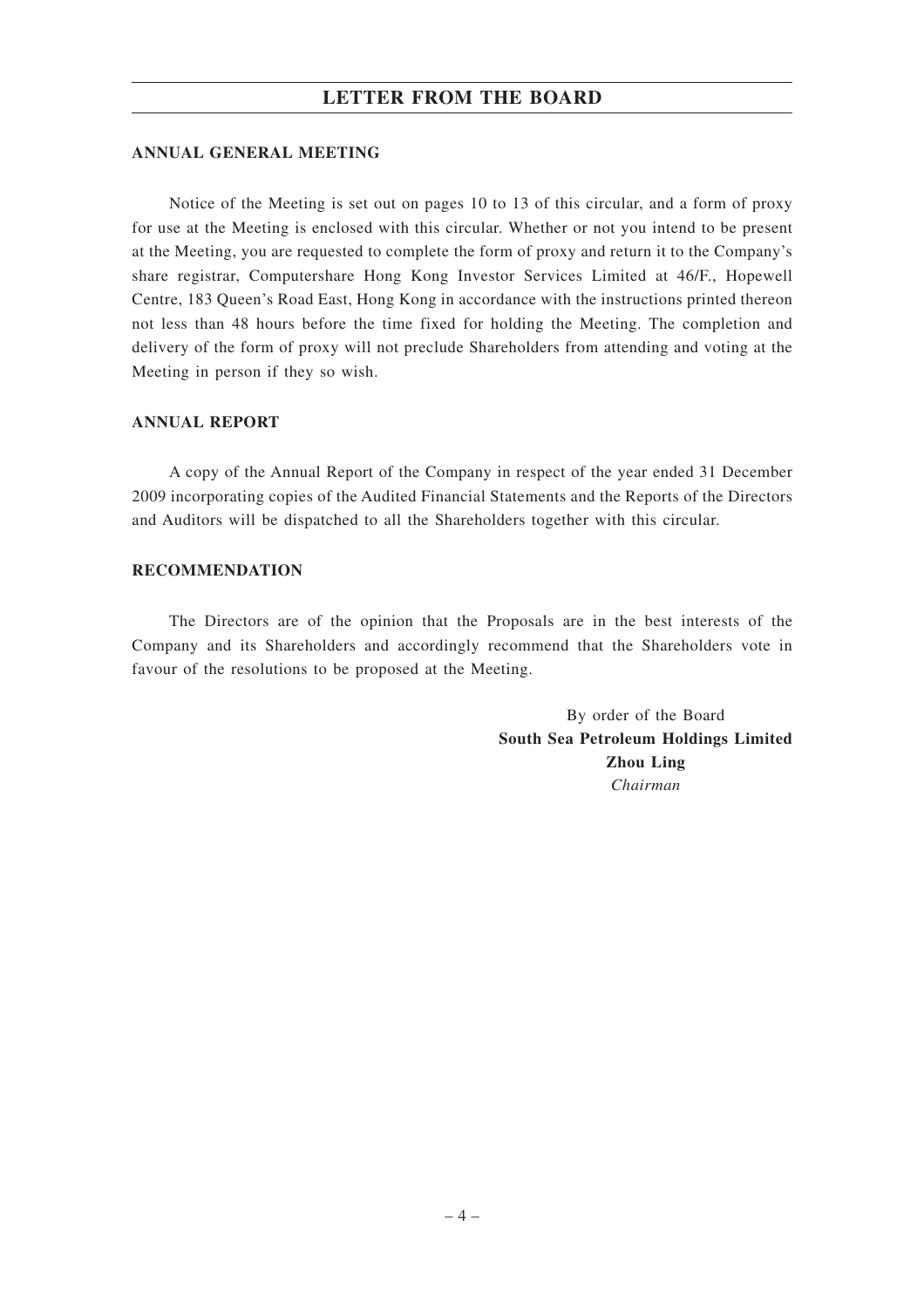#### **APPENDIX I PARTICULARS OF DIRECTORS SUBJECT TO RE-ELECTION**

#### **1. Ms. LEE Sin Pyung**

Ms. LEE Sin Pyung, aged 46, was appointed as executive director and managing director in 2002. Ms. Lee had worked for many multi-international companies and has extensive experience and exposure to international trade.

Ms. Lee is an independent person and does not have any relationship with any director, senior management, substantial shareholders or controlling shareholders of the Company, and does not have any interest in shares of the Company within the meaning of Part XV of the Securities and Future Ordinance.

Save as disclosed above, Ms. Lee has not held any directorship in other listed public companies during the past three years.

Ms. Lee has not entered into any service contract with the Company. Her emolument of HK\$481,000 for the year ended 31 December 2009 was determined by the Directors in due course with reference to her duties and responsibilities with the Company. She has not been appointed for a specific term and she is subject to retirement, and re-election in accordance with the articles of association of the Company.

Save as disclosed above, there are no other matters relating to her appointment that used to be brought to the attention of the shareholders and there is no other information which is required to be disclosed pursuant to rule  $13.51(2)(h)$  to  $13.51(2)(v)$  of the Listing Rules.

#### **2. Ms. ZHANG Xue**

Ms. Zhang, aged 32. She obtained a bachelor degree in Accountancy from Qingdao University in 1996. From 2001 to 2007, Ms. Zhang was employed as Account Manager in Beifang Mining Group Limited. Ms. Zhang is the wife of Mr. Song Xiu Qiang ("Mr. Song"), the Vice President of Marketing of the Company.

Save as being an executive director and the authorized representative, Ms. Zhang does not hold any other position in the Company or any of its subsidiaries nor did she hold any other directorships in the last three years in any other public companies, the securities of which are listed in Hong Kong or overseas. Saved as disclosed above that Ms. Zhang is the wife of Mr. Song, Ms. Zhang does not have any relationship with any other directors, senior management, substantial shareholders or controlling shareholders of the Company. As at the Latest Practicable Date, Ms. Zhang did not have any interests in shares of the Company within the meaning of Part XV of the Securities and Futures Ordinance (Chapter 571 of the Laws of Hong Kong).

Ms. Zhang has not entered into any service contract with the Company. Her emolument of HK\$132,000 for the year ended 31 December 2009 was determined by the Directors in due course with reference to her duties and responsibilities with the Company. She has not been appointed for a specific term and she is subject to retirement, and re-election in accordance with the articles of association of the Company.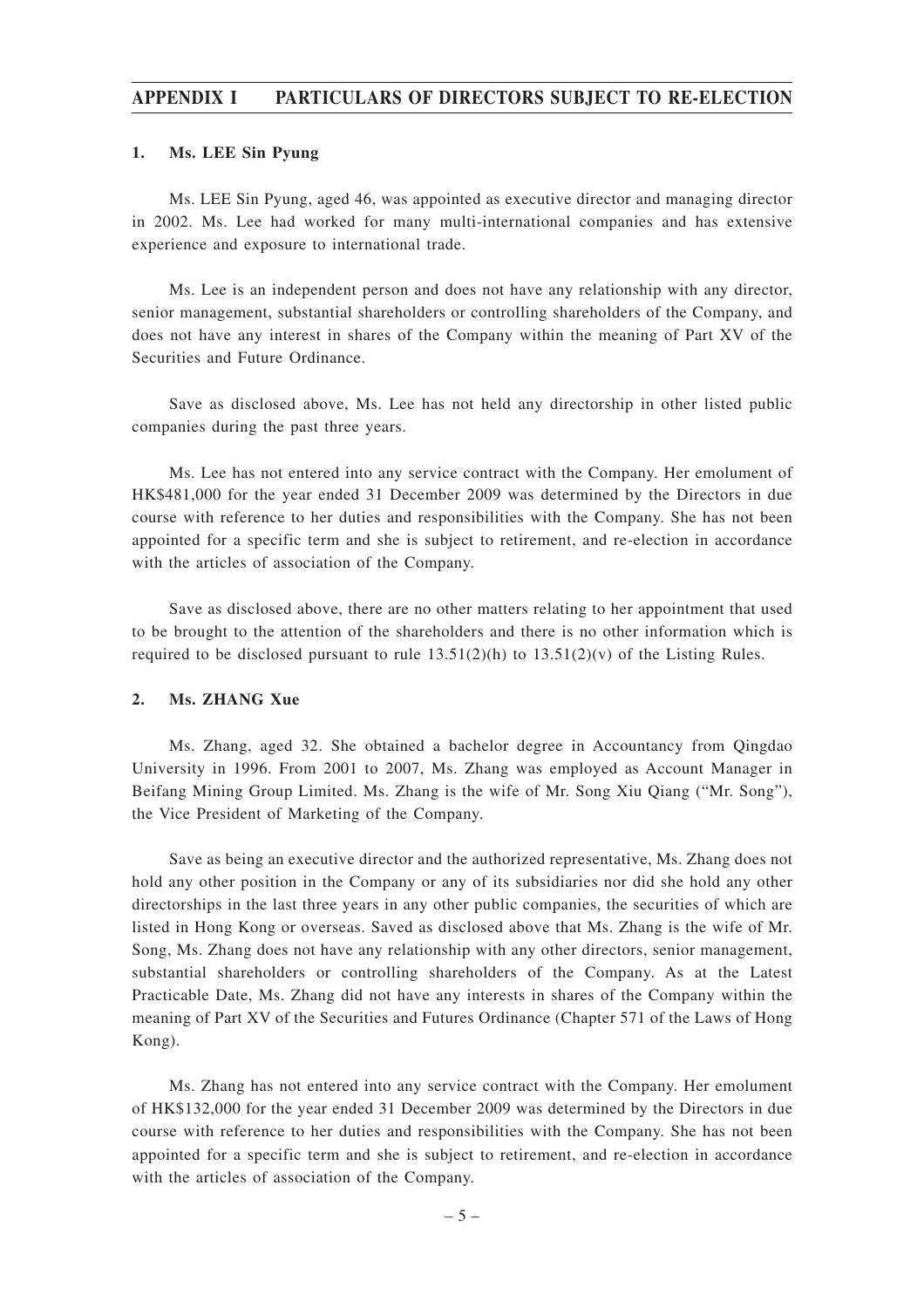### **APPENDIX I PARTICULARS OF DIRECTORS SUBJECT TO RE-ELECTION**

Save as disclosed above, there are no other matters relating to her appointment that used to be brought to the attention of the shareholders and there is no other information which is required to be disclosed pursuant to rule  $13.51(2)(h)$  to  $13.51(2)(v)$  of the Listing Rules.

#### **3. Mr. CHAI Woon Chew**

Mr. CHAI Woon Chew, aged 52, was appointed as independent non-executive director in 2002. Mr. Chai holds a Bachelor of Laws (Hons) degree from the University of Buckingham and qualified as Barrister at Law from Lincoln's Inn, England. Mr. Chai is currently a partner of Michael Chai & Co., Advocates and Solicitors. He gained extensive experience in various industries and sits on the board of many private companies. Mr. Chai is a member of the Audit Committee and the Remuneration Committee.

Mr. Chai is an independent person and does not have any relationship with any director, senior management, substantial shareholders or controlling shareholders of the Company, and does not have any interest in shares of the Company within the meaning of Part XV of the Securities and Future Ordinance.

Save as disclosed above, Mr. Chai has not held any directorship in other listed public companies during the past three years.

Apart from acting as audit committee and remuneration committee member of the Company, Mr. Chai has not held any position with the Company and other members of the group of the Company.

Mr. Chai has not entered into any service contract with the Company. His emolument of HK\$120,000 for the year ended 31 December 2009 was determined by the Directors in due course with reference to his duties and responsibilities with the Company. He has not been appointed for a specific term and he is subject to retirement, and re-election in accordance with the articles of association of the Company.

Save as disclosed above, there are no other matters relating to his appointment that used to be brought to the attention of the shareholders and there is no other information which is required to be disclosed pursuant to rule  $13.51(2)(h)$  to  $13.51(2)(v)$  of the Listing Rules.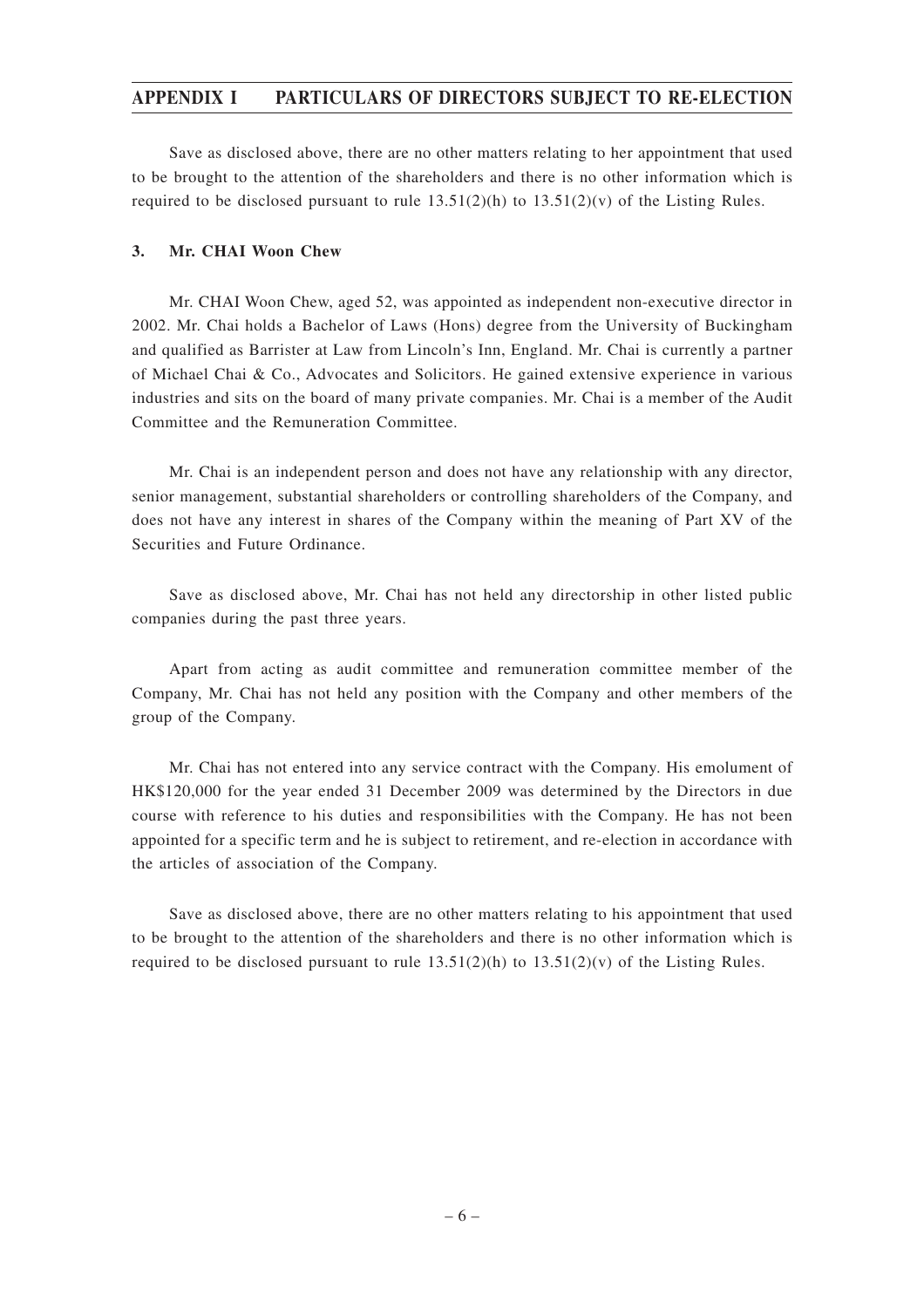### **APPENDIX II EXPLANATORY STATEMENT**

This Appendix II contains the particulars that are required by the Listing Rules  $10.06(1)(b)$  to be included in an explanatory statement to accompany the notice of the Meeting at which a resolution is to be proposed in relation to the purchase by the Company of its own Shares.

This Appendix II also constitutes the memorandum of the terms of the proposed repurchase as required under Section 49BA(3) of the Companies Ordinance.

#### **1. SHAREHOLDERS' APPROVAL**

The Listing Rules provide that all proposed repurchases of shares by a company with its primary listing on the Stock Exchange must be approved in advance by an ordinary resolution, either by way of a general mandate to the directors of the company to make such repurchases or by specific approval of a particular transaction. The Listing Rules require an explanatory statement such as is contained herein to be sent to Shareholders to provide adequate information to enable them to decide whether to approve the grant of such a mandate.

#### **2. SHARE CAPITAL**

As at the Latest Practicable Date, the issued share capital of the Company was 11,472,239,359 Shares of US\$0.01 each. Subject to the passing of the relevant resolutions and on the basis that no further Shares are issued or repurchased prior to the Meeting, the Company would be allowed under the Repurchase Mandate to repurchase a maximum of 1,147,223,935 Shares representing not more than 10 percent of the issued share capital of the Company at the Latest Practicable Date.

#### **3. REASONS FOR REPURCHASES**

The Directors believe that the Repurchase Proposal is in the best interest of the Company and its Shareholders. Such repurchases may, depending on market conditions and funding arrangements at the time, lead to an enhancement of the net assets and/or earnings per share and will only be made when the Directors believe that such a repurchase will benefit the Company and its Shareholders.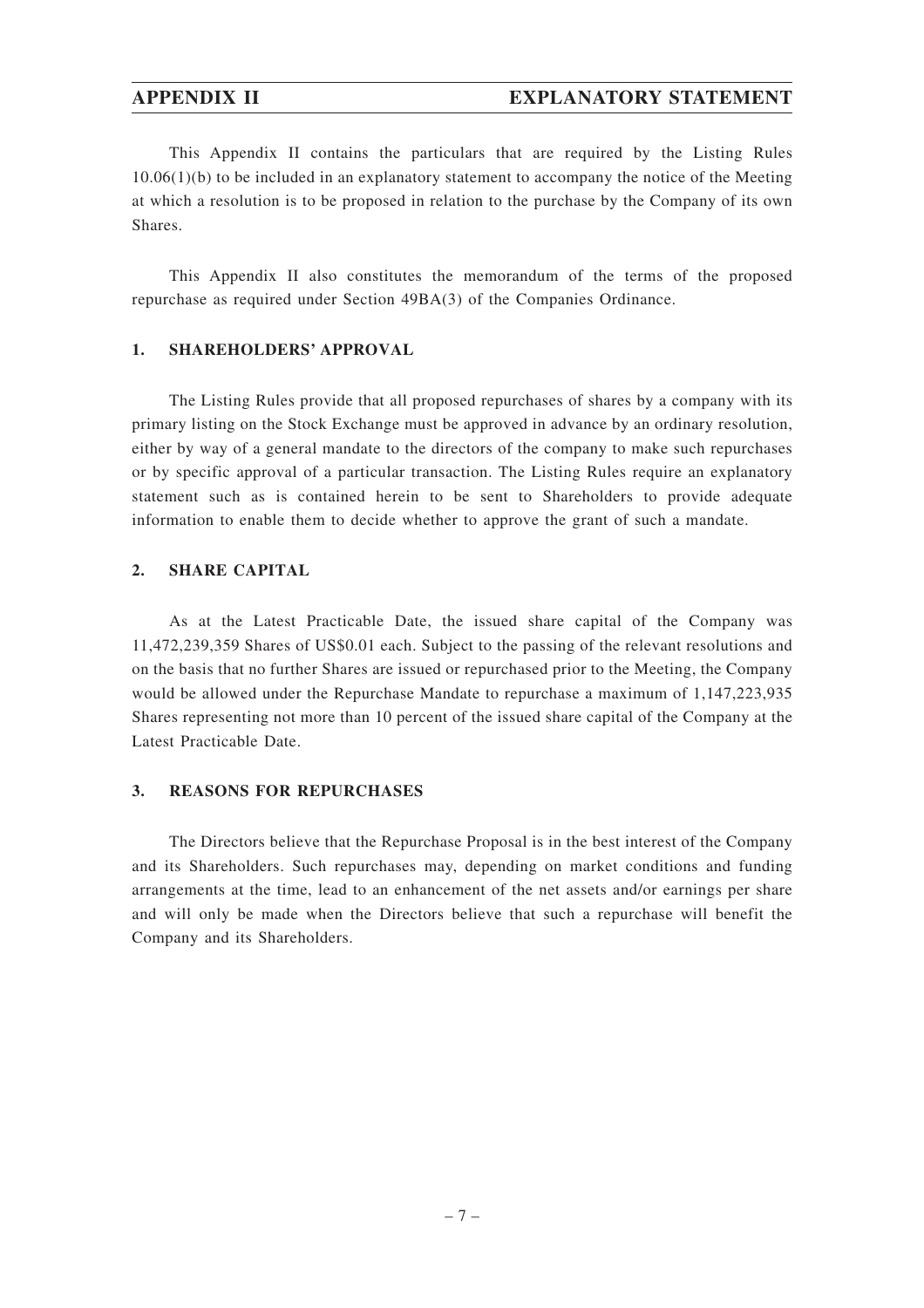#### **4. FUNDING OF REPURCHASES**

Repurchases must be made out of funds legally available for such purpose in accordance with the Company's Memorandum and Articles of Association and the Companies Ordinance.

The Companies Ordinance provides that the amount of capital repaid in connection with a share repurchase may only be paid from the distributable profits of the Company and/or proceeds of a new issue of Shares made for the purpose of the repurchase to such extent allowable under the Companies Ordinance.

There might be a material adverse impact on the working capital or gearing position of the Company as compared with the position disclosed in the audited financial statements contained in the Annual Report for the year ended 31 December 2009 in the event that the proposed share repurchases were carried out in full at any time during the proposed repurchase period. However, the Directors do not propose to exercise the Repurchase Mandate to such extent as would, in the circumstances, have a material adverse effect on the working capital requirements of the Company or the gearing levels which in the opinion of the Directors are from time to time appropriate for the Company.

#### **5. SHARE PRICES**

The highest and lowest prices at which the Shares were traded on the Stock Exchange in each of the previous twelve months were as follows:

|                                                | <b>Highest</b> | Lowest |
|------------------------------------------------|----------------|--------|
|                                                | HK\$           | HK\$   |
|                                                |                |        |
| May 2009                                       | 0.069          | 0.053  |
| June 2009                                      | 0.069          | 0.046  |
| <b>July 2009</b>                               | 0.054          | 0.045  |
| August 2009                                    | 0.054          | 0.044  |
| September 2009                                 | 0.046          | 0.038  |
| October 2009                                   | 0.047          | 0.038  |
| November 2009                                  | 0.051          | 0.042  |
| December 2009                                  | 0.052          | 0.044  |
| January 2010                                   | 0.048          | 0.041  |
| February 2010                                  | 0.054          | 0.041  |
| March 2010                                     | 0.046          | 0.041  |
| April 2010 (up to the Latest Practicable Date) | 0.043          | 0.039  |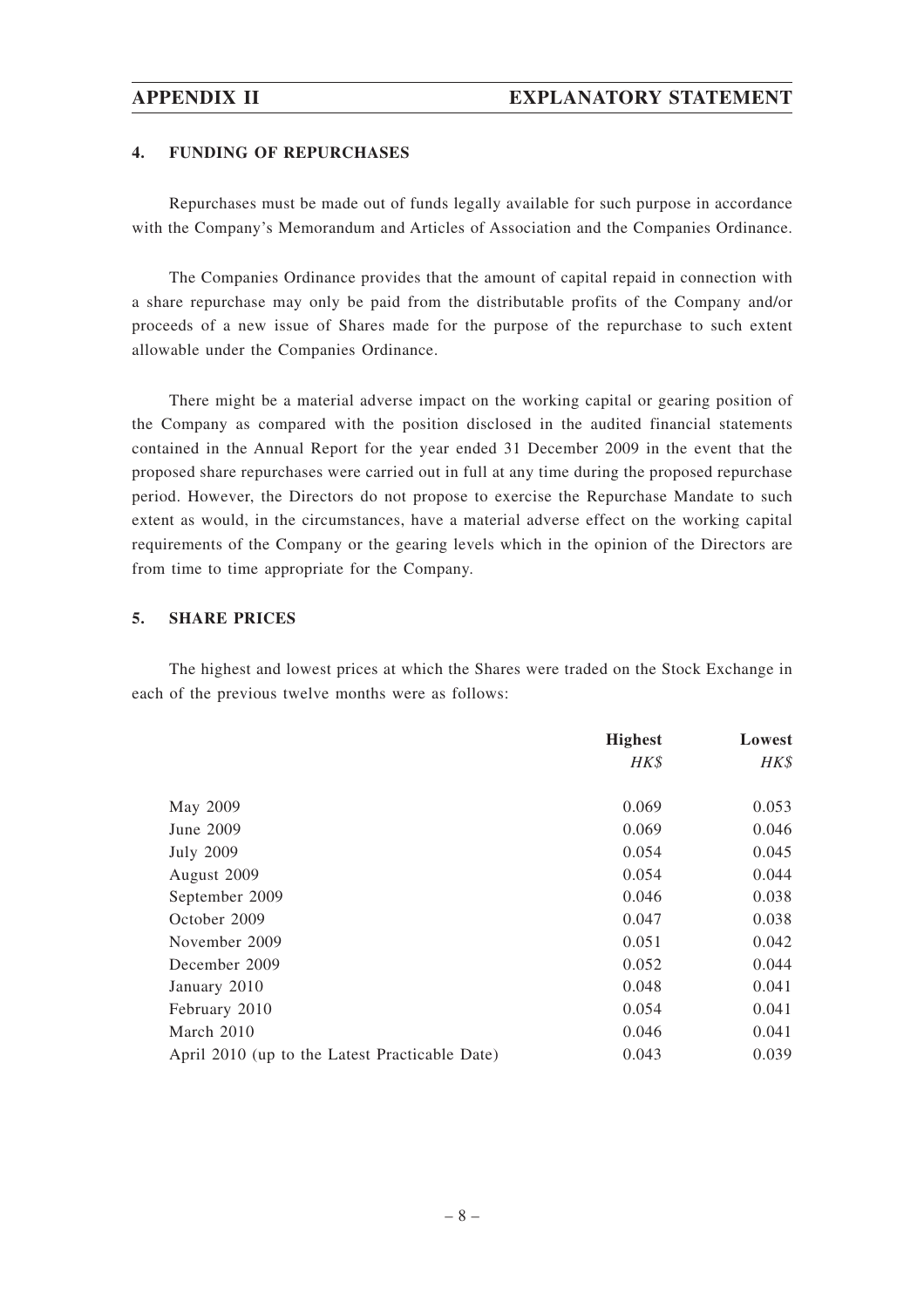#### **6. UNDERTAKING**

The Directors have undertaken to the Stock Exchange that they will exercise the powers of the Company to make repurchases pursuant to the Repurchase Mandate in accordance with the Listing Rules and the Companies Ordinance.

None of the Directors nor, to the best of their knowledge having made all reasonable enquiries, any of their associates, has any present intention to sell any Shares to the Company under the Repurchase Mandate if such is approved by the Shareholders.

No connected persons (as defined in the Listing Rules) have notified the Company that they have a present intention to sell Shares to the Company or its subsidiaries, or have undertaken not to do so, in the event that the Repurchase Mandate is approved by the Shareholders.

# **7. HONG KONG CODES ON TAKEOVERS AND MERGERS AND SHARE REPURCHASES**

If, on the exercise of the power to repurchase Shares pursuant to the Repurchase Mandate, a shareholder's proportionate interest in the voting rights of the Company increases, such increase will be treated as an acquisition for the purpose of Rule 32 of the Hong Kong Codes on Takeovers and Mergers ("Takeover Code"). As a result, a shareholder or a group of Shareholders acting in concert could obtain or consolidate control of the Company and become obliged to make a mandatory offer in accordance with Rules 26 and 32 of the Takeover Code.

As at the Latest Practicable Date, Palmsville Equities Inc. is interested in 32,000,000 Shares (representing approximately 0.27% of the Company's issued share capital). Palmsville Equities Inc. is wholly and beneficially owned by Mr. Zhou Ling, the Chairman and an executive director of the Company.

In the event that the Company exercises the Repurchase Mandate in full, the aggregate interests of Mr. Zhou Ling in the Company will be increased to approximately 0.3% of the issued share capital of the Company and such increase would not give rise to an obligation to make a mandatory offer for all the issued securities of the Company required under the Takeovers Code.

The Directors have no intention to exercise the Repurchase Mandate to such an extent.

#### **8. SHARE REPURCHASES MADE BY THE COMPANY**

Neither the Company nor any of its subsidiaries has purchased any shares in the six months preceding the Latest Practicable Date.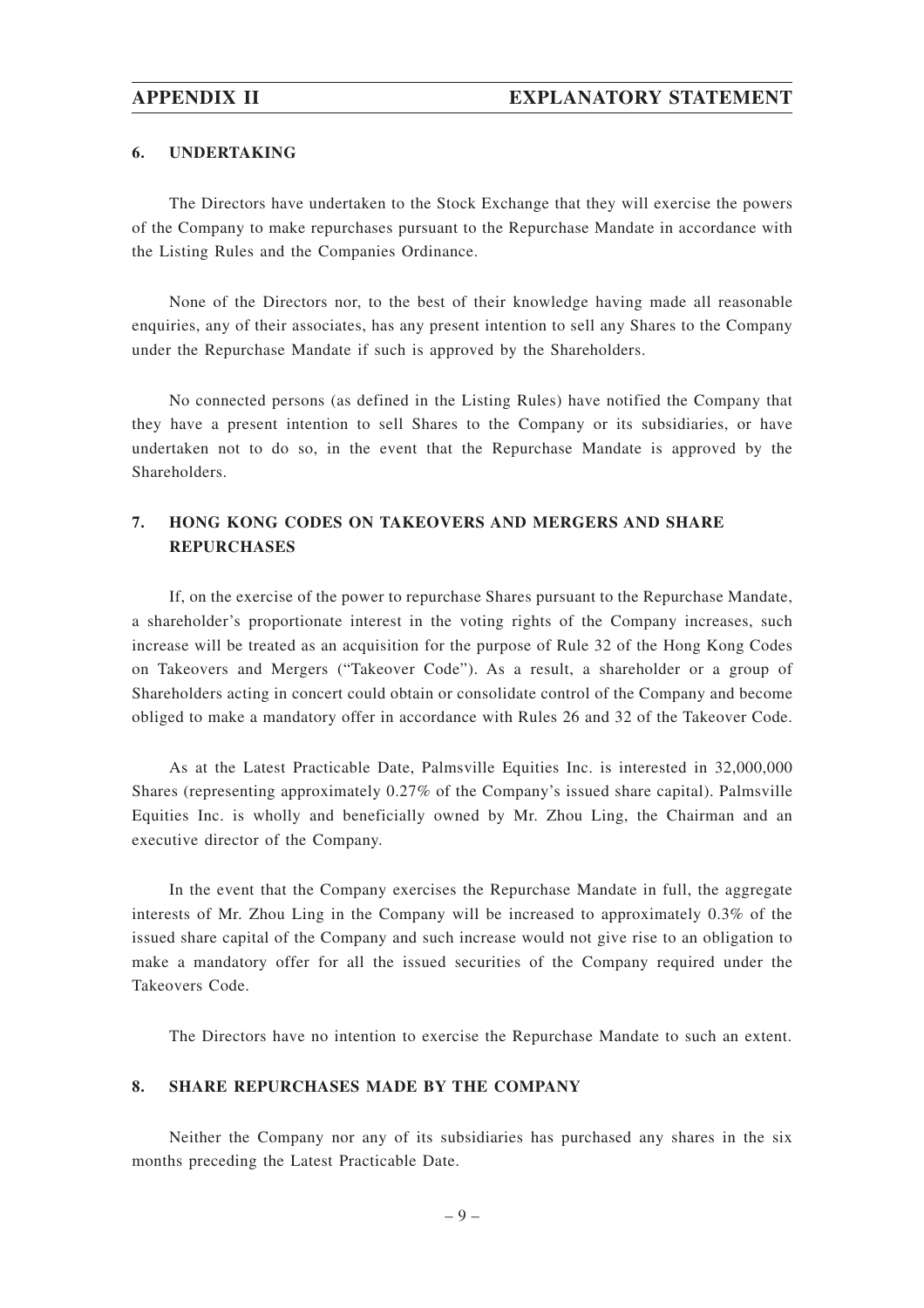# SSP公南海石油 **SOUTH SEA PETROLEUM HOLDINGS LIMITED**

南海石油控股有限公司

*(Incorporated in Hong Kong with limited liability)*

**(Stock Code: 076)**

**NOTICE IS HEREBY GIVEN THAT** an Annual General Meeting (the "Meeting") of South Sea Petroleum Holdings Limited ("the Company") will be held at Unit 1, G/F., The Centre, 99 Queen's Road Central, Hong Kong on 1 June 2010, at 11:00 a.m. for the following purposes:

#### **Ordinary Business**

- 1. To receive and consider the Audited Financial Statements and the Reports of the Directors and Auditors for the year ended 31 December 2009.
- 2. (a) To re-elect the following as directors of the Company ("Directors"):
	- (1) Ms. Lee Sin Pyung as an executive Director;
	- (2) Ms. Zhang Xue as an executive Director; and
	- (3) Mr. Chai Woon Chew as an independent non-executive Director.
	- (b) To authorize the board of Directors (the "Board") to fix the remuneration of the aforesaid Directors.
- 3. To re-appoint JP Union & Co. as auditors and authorize the Board of Directors to fix their remuneration.

To consider as special business, and if thought fit, pass with or without amendments, the following resolutions as Ordinary Resolutions:

#### **Special Business**

#### 4. "**THAT**

(a) subject to paragraph (b) below, the exercise by the Directors of the Company during the Relevant Period (as hereinafter defined) of all the powers of the Company to purchase shares in the capital of the Company on the Stock Exchange of Hong Kong Limited (the "Stock Exchange") or on any other exchange on which the shares of the Company may be listed and recognized by the Securities and Futures Commission and the Stock Exchange for this purpose, subject to and in accordance with all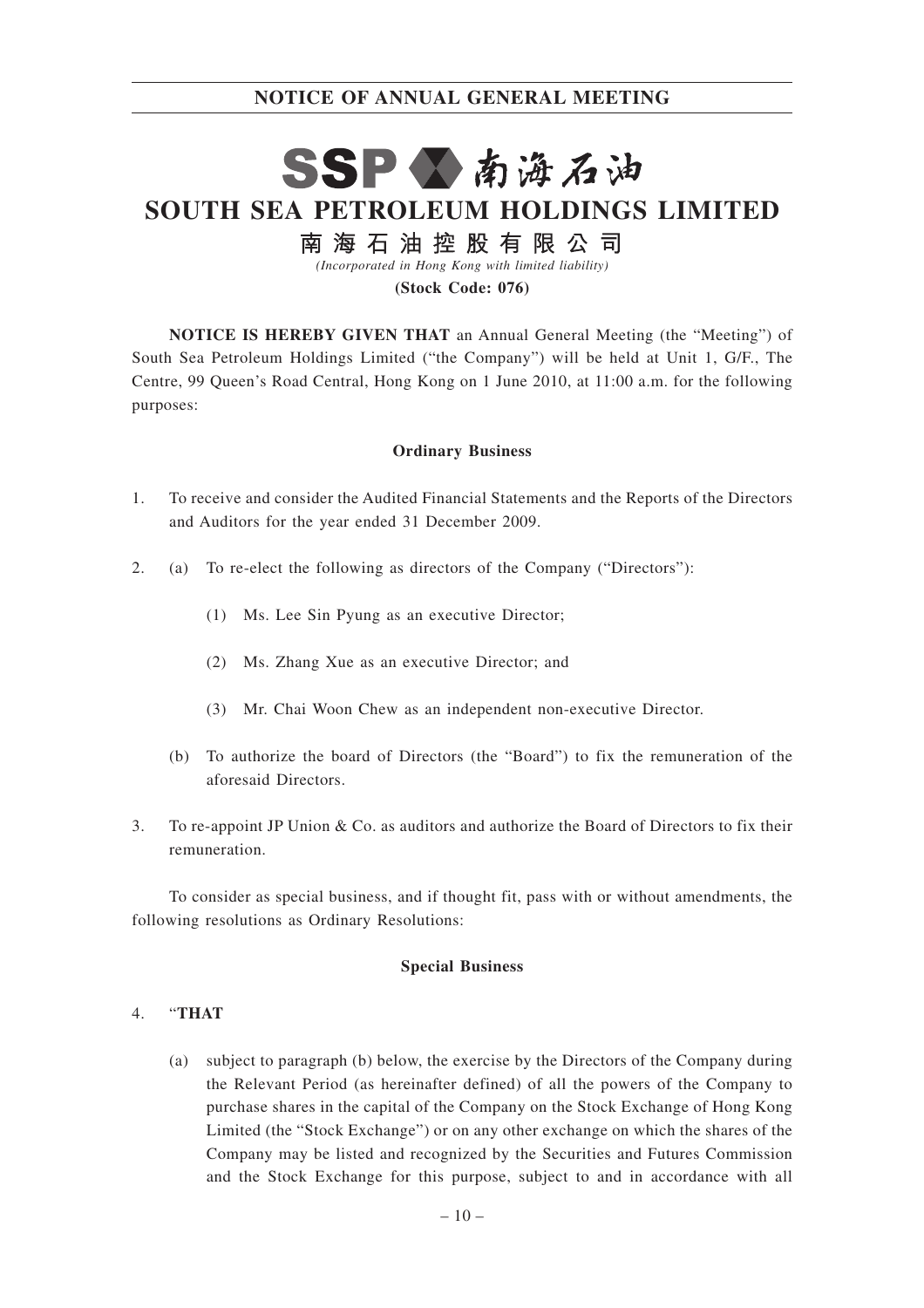applicable laws and/or the requirements of the Rules Governing the Listing of Securities on the Stock Exchange or of any other stock exchanged as amended from time to time, be and is hereby generally and unconditionally approved;

- (b) the aggregate nominal amount of shares which may be purchased by the Company pursuant to the approval in paragraph (a) above shall not exceed 10 percent of the aggregate nominal amount of the share capital of the Company in issue as at the date of the passing of this Resolution; and the said approval shall be limited accordingly; and
- (c) for the purpose of this Resolution, "Relevant Period" means the period from the passing of this Resolution until whichever is the earlier of:
	- (1) the conclusion of the next Annual General Meeting of the Company;
	- (2) the expiration of the period within which the next Annual General Meeting of the Company is required by law to be held; and
	- (3) the revocation or variation of the authority given under this Resolution by ordinary resolution of the Company in general meeting."

### 5. "**THAT**

- (a) subject to paragraph (c) below, the exercise by the Directors of the Company during the Relevant Period (as hereinafter defined) of all the powers of the Company to allot, issue and deal with additional shares in the capital of the Company, and to make or grant offers, agreements and options which might require the exercise of such power, be and is hereby generally and unconditionally approved;
- (b) the approval in paragraph (a) above shall authorize the Directors of the Company during the Relevant Period to make or grant offers, agreements and options which might require the exercise of such power after the end of the Relevant Period;
- (c) aggregate nominal amount of shares allotted or agreed conditionally or unconditionally to be allotted (pursuant to an option or otherwise) by the Directors of the Company pursuant to the approval in paragraph (a) above, otherwise than pursuant to (i) a Rights Issue (as hereinafter defined), (ii) the exercise of any option granted under any option scheme or similar arrangement for the time being adopted for the grant or issue to employees of the Company and/or any of its subsidiaries of options to subscribe for, or rights to acquire, shares of the Company, (iii) the exercise of rights of subscription or conversion under the terms of any warrants issued by the Company, or any other securities which are convertible into shares of the Company, and from time to time outstanding or (iv) any scrip dividend or similar arrangement providing for the allotment of shares of the Company in accordance with its Articles of Association, shall not exceed 20 percent of the aggregate nominal amount of the share capital of the Company in issue as at the date of the passing of this Resolution and the said approval be limited accordingly; and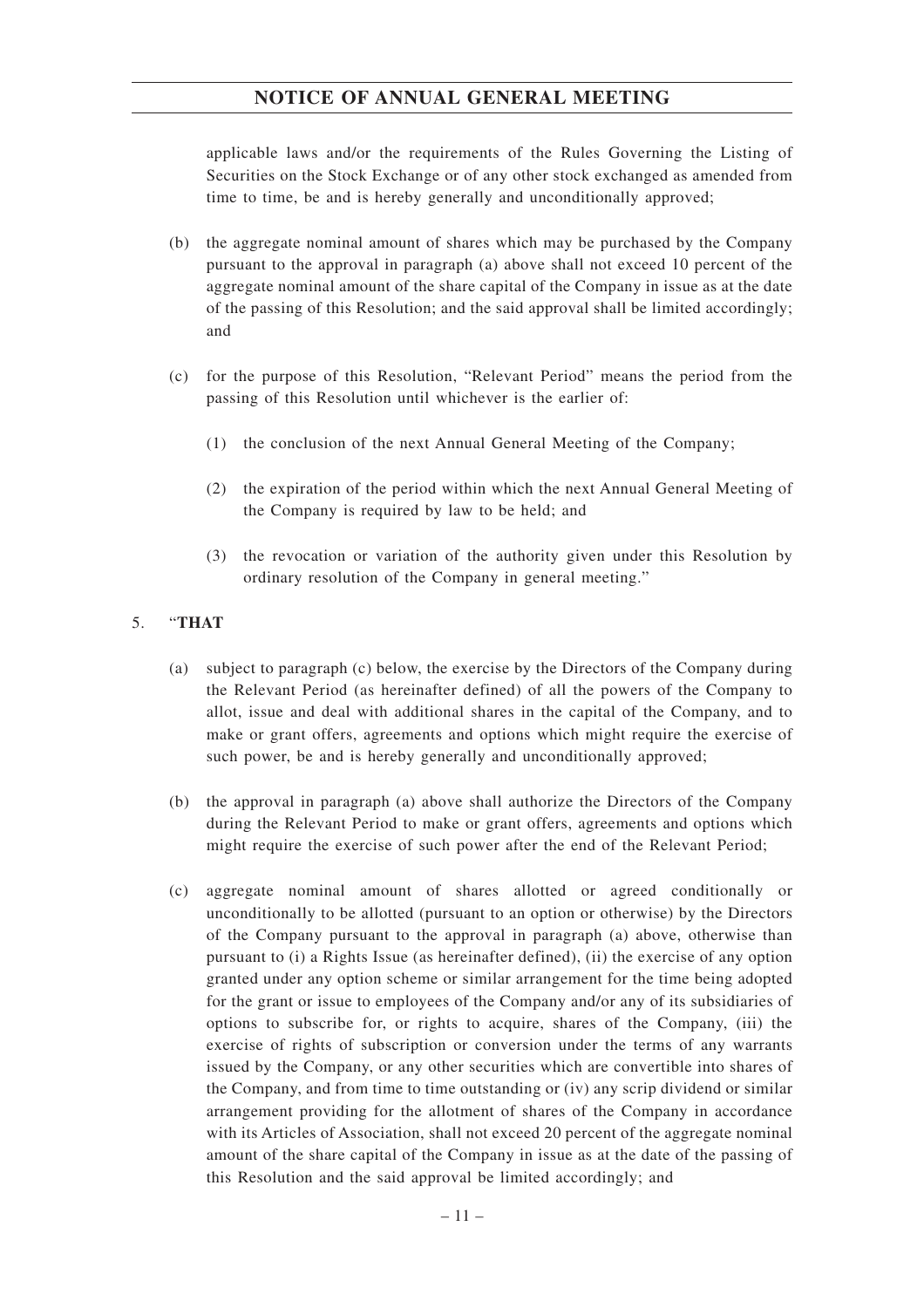- (d) for the purpose of this Resolution, "Relevant Period" means the period from the passing of this Resolution until whichever is the earlier of:
	- (1) the conclusion of the next Annual General Meeting of the Company;
	- (2) the expiration of the period within which the next Annual General Meeting of the Company is required by law to be held; and
	- (3) the revocation or variation of the authority given under this Resolution by ordinary resolution of the Company in general meeting.

"Rights Issue" means an offer of shares or other securities open for a period fixed by the Directors of the Company to holders of shares on the Register of Members of the Company on a fixed record date in proportion to their then holdings of such shares (subject to such exclusion or other arrangements the Directors of the Company may deem necessary or expedient in relation to fractional entitlements or having regard to any restrictions or obligations under the laws of, or the requirements of any recognized regulatory body or any stock exchange in, any territory outside Hong Kong)."

6. "**THAT** subject to passing of the Resolution Nos. 4 and 5, the general mandate granted to the Directors of the Company to exercise the powers of the Company to allot, issue and deal with additional shares in the capital of the Company be and is hereby extended by adding to the aggregate nominal amount of shares which may be allotted or agreed conditionally or unconditionally to be allotted and issued pursuant to such general mandate the aggregate nominal amount of shares in the capital of the Company purchased by the Company pursuant to the exercise by the Directors of the Company of the powers of the Company to purchase such shares (provided that such amount shall not exceed 10 percent of the aggregate nominal amount of the share capital of the Company in issue as at the date of passing of this Resolution)."

> By Order of the Board **South Sea Petroleum Holdings Limited Lam Lee Yu** *Company Secretary*

Hong Kong, 30 April 2010